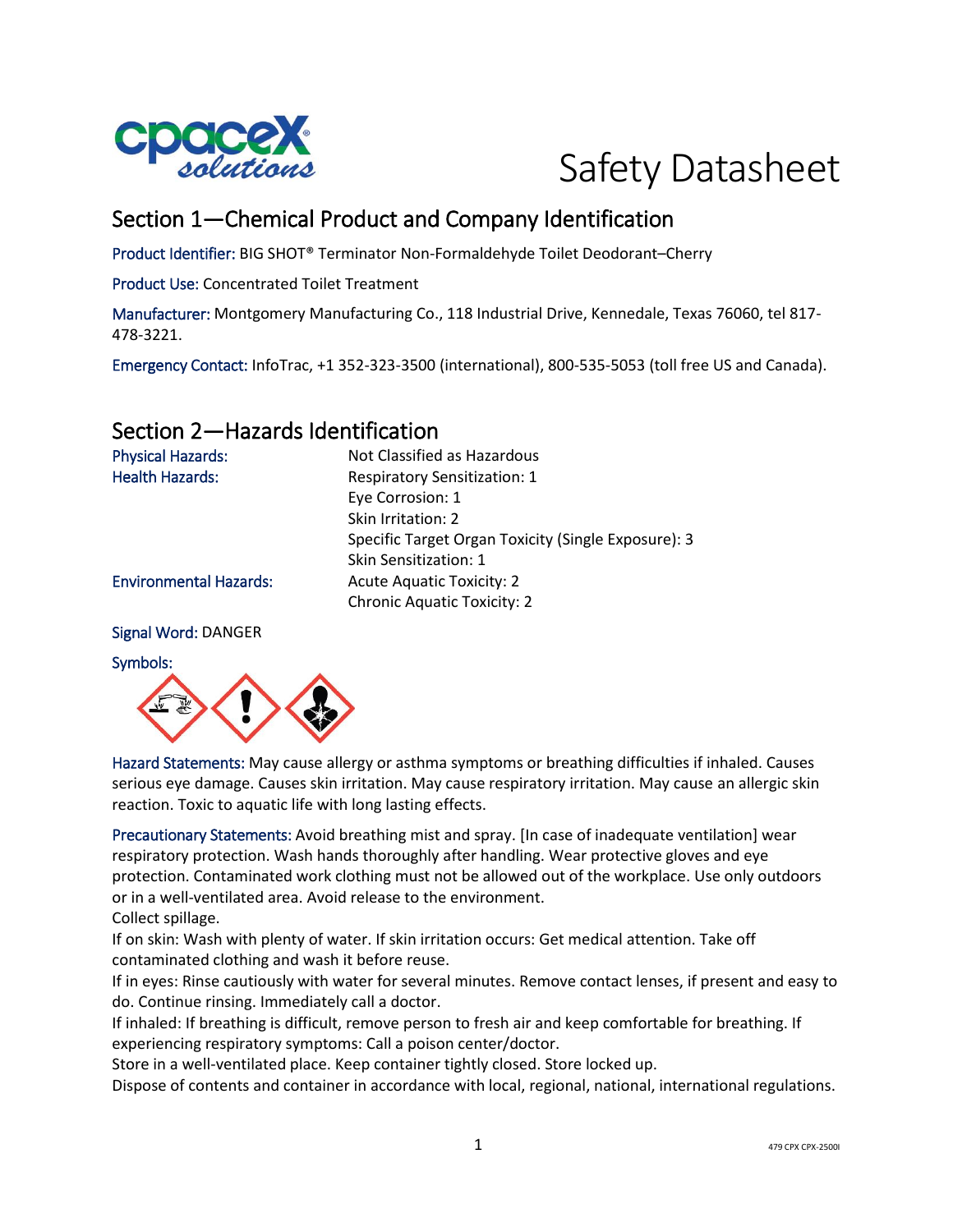#### Other Hazards: None found.

Unknown Ingredients: N/D

### Section 3—Information on Ingredients

| <b>Ingredient Name</b>                                                                                | Ingredient<br>Percentage | Ingredient CAS<br><b>No</b> |
|-------------------------------------------------------------------------------------------------------|--------------------------|-----------------------------|
| The exact chemical identities and percentages of composition<br>have been withheld as a trade secret. |                          |                             |

# Section 4—First Aid Measures

Skin contact: If on skin or hair: Wash with plenty of water. If skin irritation occurs: Get medical attention. Take off contaminated clothing and wash it before reuse.

Eye contact: If in eyes: Rinse cautiously with water for several minutes. Remove contact lenses, if present and easy to do. Continue rinsing. Immediately call a doctor.

Ingestion: If swallowed: No need for first aid is anticipated if material is swallowed. If irritation occurs, seek medical attention.

Inhalation: If inhaled: If breathing is difficult, remove person to fresh air and keep comfortable for breathing. If experiencing respiratory symptoms: Call a poison center/doctor.

#### Most important symptoms/effects, acute and delayed: N/D

Indication of immediate medical attention/special treatment: N/D

# Section 5—Fire-Fighting Measures

Suitable extinguishing media: Foam, carbon dioxide, dry chemical or water fog.

Specific hazard arising from chemicals: None known

Special equipment and precautions: Wear suitable respiratory equipment when necessary

# Section 6—Accidental Release Measures

Personal precaution, protective equipment, emergency procedures: Avoid contact with skin and eyes. Do not ingest. Do not inhale. Wear Personal Protective Equipment (refer to section 8).

Methods and material for containment and clean up: Avoid release to the environment. Stop discharge and contain material. Substantial quantities may be recovered with a vacuum pump. Use explosion proof equipment if flammable or combustible. Otherwise, use appropriate absorbent. Place contaminated material in container suitable for disposal. Use appropriate protective equipment. Be sure there is adequate ventilation. Do not flush to streams or other bodies of water. Contact appropriate environmental agencies if further guidance is required.

# Section 7—Handling and Storage

Precautions for safe handling: Wash thoroughly after handling, especially before eating, drinking, smoking or using restroom facilities. Wash goggles and gloves. Launder contaminated clothing. Do not swallow. Do not get in eyes. Do not inhale mists or vapors.

Cautions for safe storage: Store in a well-ventilated place. Keep container tightly closed. Store locked up.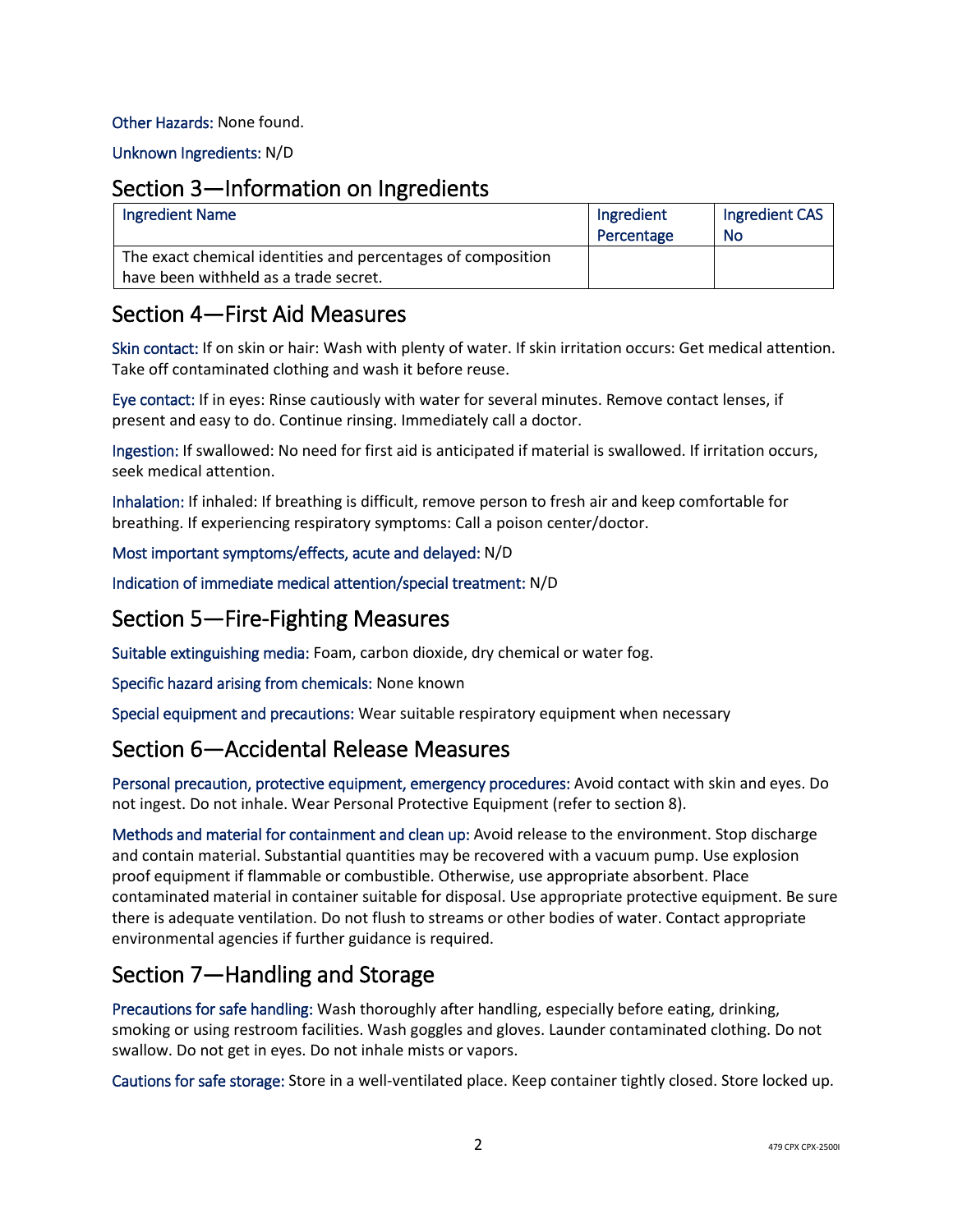#### Incompatibilities: N/D

# Section 8—Exposure controls/personal protection

#### Exposure Limits: N/D

#### Specific Engineering: Not established.

Individual protective equipment and measures: Eye Protection: Prevent eye contact. Wear chemical splash goggles or similar eye protection if the potential exists for eye contact. Skin Protection: Avoid skin contact. Wear rubber or impervious plastic gloves to prevent contact. Launder contaminated clothing before re-use. Respiratory Protection: If vapor concentration exceeds TLV, use NIOSH-approved respirator with organic vapor cartridges. General Hygiene: Wash hands after handling. Other Protective Clothing or Equipment: Safety shower and eyewash fountain.

# Section 9—Physical and Chemical Properties

| <b>Physical State: Liquid</b>                     | Flammability (solid, gas): Not Flammable |
|---------------------------------------------------|------------------------------------------|
| Color: Blue                                       | Vapor Pressure (mmHg): N/D               |
| <b>Odor: Characteristic Fragrance</b>             | Vapor Density (air= 1): N/D              |
| Odor Threshold: N/D                               | <b>Relative Density: 1.04</b>            |
| pH: N/D                                           | Solubilities: In water: complete         |
| Melting point/freezing Point: N/D                 | <b>Partition Coefficient: N/D</b>        |
| Initial Boiling Point and Boiling Range: 205 °F   | Auto-Ignition Temperature: N/D           |
| Flash Point: 204 °F                               | Decomposition Temperature: N/D           |
| <b>Evaporation Rate: N/D</b>                      | Viscosity: N/D                           |
| Upper/Lower Flammability or Explosive limits: N/D |                                          |

# Section 10—Stability and Reactivity:

| <b>Chemical Stability: Stable</b>            | Condition to Avoid: High heat, flames and sparks.   |
|----------------------------------------------|-----------------------------------------------------|
| Reactivity: No specific reactivity test data | <b>Possibility of Hazardous Reaction: Hazardous</b> |
| available for this mixture.                  | Polymerization: will not occur.                     |
| Incompatible Materials: Strong oxidizing and | <b>Hazardous Decomposition Products:</b>            |
| reducing agents                              | Carbon monoxide, carbon dioxide, and possibly       |
|                                              | other combustion product.                           |

# Section 11—Toxicological information:

Information on the likely routes of exposure: Skin contact, eye contact, inhalation, ingestion.

| <b>Chemical Name</b>                          | Oral LD50              | <b>Dermal LD50</b> | <b>Inhalation LD50</b> |
|-----------------------------------------------|------------------------|--------------------|------------------------|
| Ingredient 1                                  | $>900$ mg/kg           | N/D                | N/D                    |
| Ingredient 2                                  | $600 \,\mathrm{mg/kg}$ | N/D                | N/D                    |
| Ingredient 3                                  | 1,300 mg/kg            | N/D                | N/D                    |
| Product as a Whole                            | 3,396 mg/kg            | N/D                | N/D                    |
| The exact chemical identities and percentages |                        |                    |                        |
| of composition have been withheld as a trade  |                        |                    |                        |
| secret.                                       |                        |                    |                        |

Important symptoms: Refer to Section 4—First Aid Measures.

#### Effects of Acute Exposure: N/D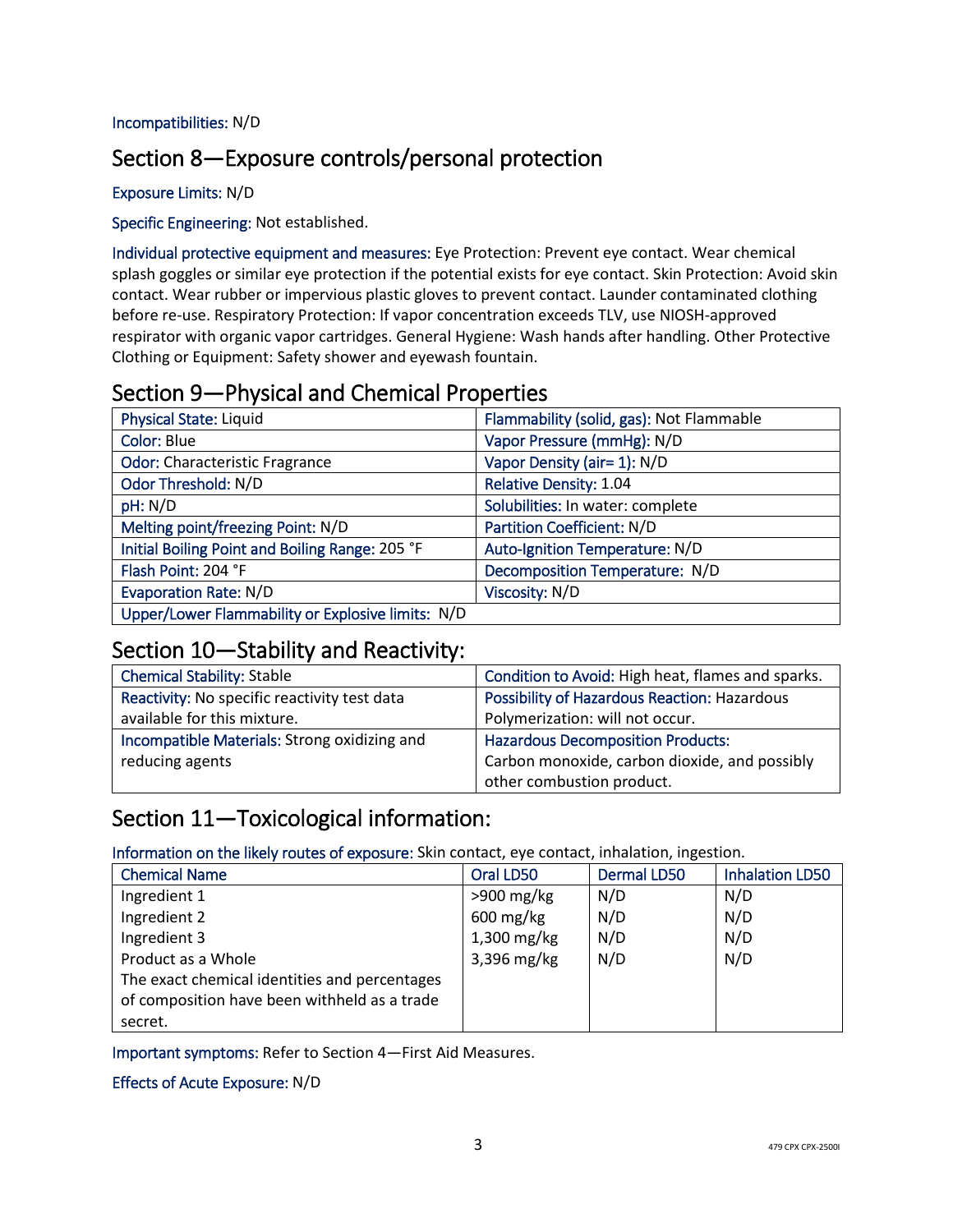#### Effects of Chronic Exposure: N/D

Carcinogenicity: IARC, ACGIH, NTP, OSHA: No component of this product present at levels greater than or equal to 0.1% is identified as probable, possible or confirmed human carcinogen by IARC, ACGIH, NTP, OSHA respectively.

#### Other Data: N/D

# Section 12—Ecological Information:

Ecotoxicity: Toxic to aquatic life with long lasting effects.

Ingredient 1: Toxicity to fish LC50 - Pimephales promelas (fathead minnow) - 3.8 - 6.2 mg/l - 96 h, Toxicity to daphnia and other aquatic invertebrates LC50 - Daphnia magna (Water flea) - 9.3 - 21.4 mg/l - 48 h, Toxicity to bacteria IC50 - Bacteria - > 1,000 mg/l - 16 h.

Benzaldehyde: Toxicity to fish LC50 - Lepomis macrochirus - 1.07 mg/l - 96 h. Mortality LOEC -

Pimephales promelas (fathead minnow) - 0.45 mg/l - 7 d. Mortality NOEC - Pimephales promelas (fathead minnow) - 0.22 mg/l - 7 d. LC50 - Leuciscus idus (Golden orfe) - 62 mg/l - 48 h.

Toxicity to daphnia and other aquatic invertebrates: EC50 - Daphnia magna (Water flea) - 50 mg/l - 24 h

| Persistence and degradability: N/D | Bioaccumulative Potential: N/D |
|------------------------------------|--------------------------------|
| Mobility in Soil: N/D              | Other Adverse Effects: N/D     |

# Section 13—Disposal Considerations

Waste Treatment Method: Avoid release to the environment. Collect spillage. Do not dispose of near water system. Offer surplus and non-recyclable solutions to a licensed disposal company. Contact a licensed professional waste disposal service to dispose of this material. Dispose of contents and container in accordance with local, regional, national, international regulations.

# Section 14—Transport Information

| UN number:                                                                  | UN proper shipping name:     |
|-----------------------------------------------------------------------------|------------------------------|
| Transport hazard class(es):                                                 | Packing group if applicable: |
| <b>Environmental hazards:</b><br>Special precautions:                       |                              |
| Transport in bulk (according to Annex II of MARPOL 73/78 and the IBC Code): |                              |

# Section 15—Regulatory information

No information found.

# Section 16—Other Information

#### Key to Abbreviations:

no info not determined, no information found N/D not determined, no information found

Date SDS Prepared: July 1, 2015

#### Suggested NFPA rating: N/D

Suggested HMIS rating: H=1, F=0, P=0, PPE=N/D. (NPCA recommends that PPE codes be determined by the employer, who is most familiar with the actual conditions under which chemicals are used at the work location.)